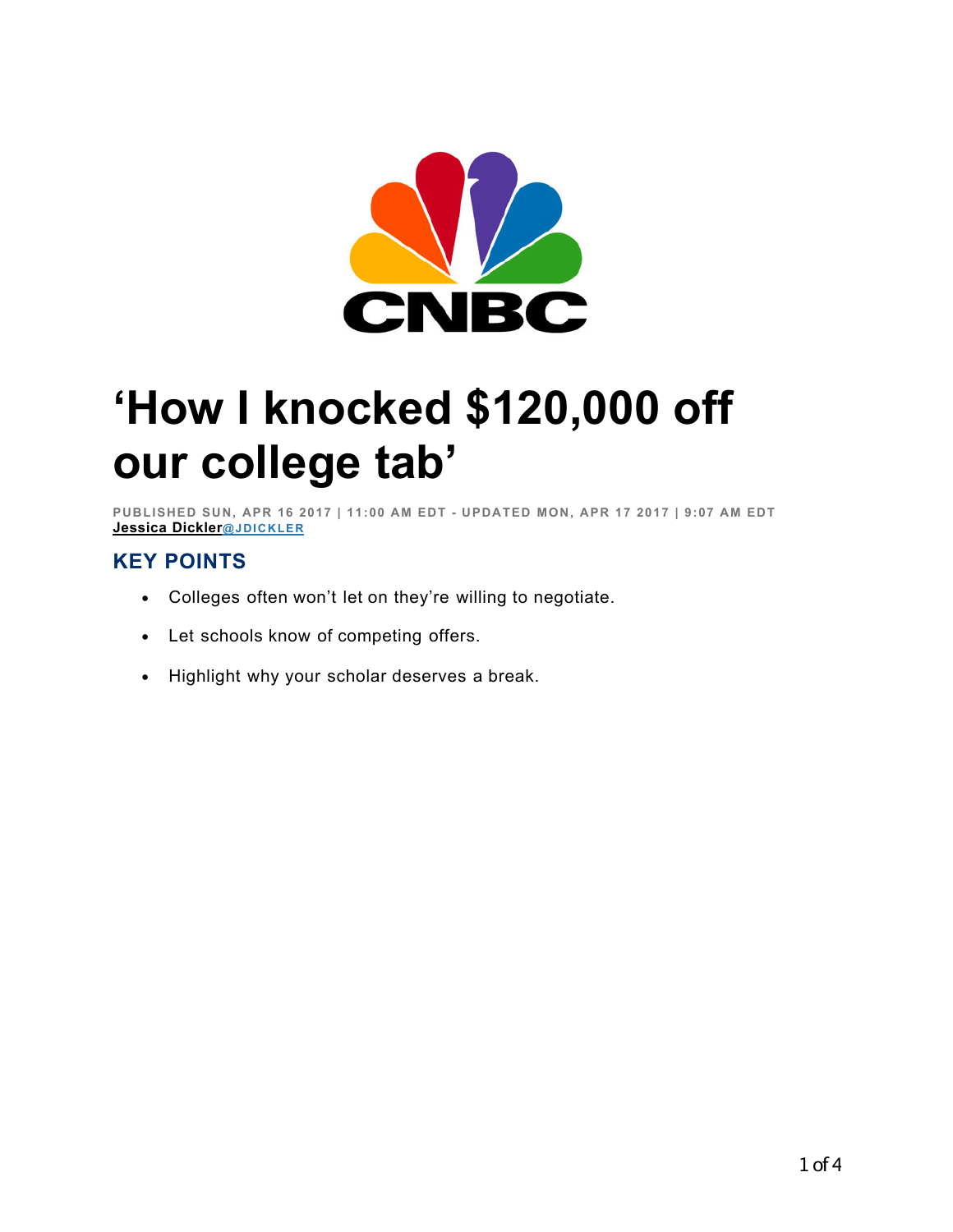

**Richard Goldberg's wife Laurie with their oldest daughter Hailey in her college dorm.** *Source: Richard Goldberg*

With four children between the ages of 13 and 21, Richard Goldberg knew financing college would be a challenge.

"Even though we started saving early, the cost of paying for all of this was daunting," he said.

When his oldest daughter Hailey was accepted to a private liberal arts college in Pennsylvania – with a tuition tab of nearly \$50,000 – he envisioned a lifetime of loans for him and his wife Laurie, as well as their children.

"Because of our income level, I knew we wouldn't get much of anything in need-based aid," said Goldberg, who runs a marketing agency in Montclair, New Jersey. So Goldberg tried another route. He approached the financial aid office and asked for more help. What he wanted — and got — was a discount.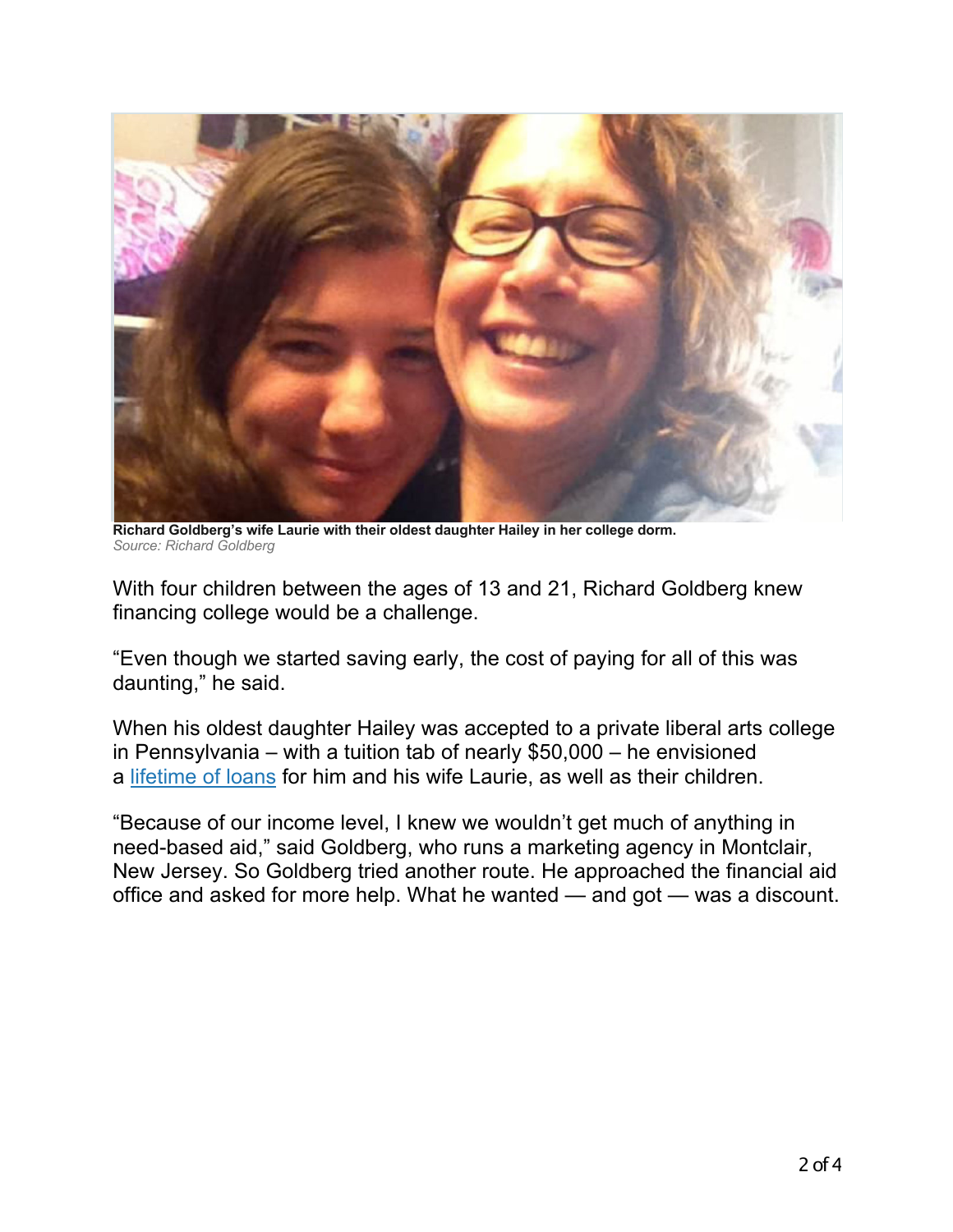

*Brian A. Jackson | Getty Images*

The school upped their scholarship offer for a total savings of \$31,000 a year, the equivalent of over \$120,000 for four years of school. "It was like winning the lottery," Goldberg said, "it changed the trajectory of how many years I have to work and it allowed my daughter to go to a school that has made a huge difference in her life."

## **(6** It was like winning the lottery.

- Richard Goldberg FATHER WHO SUCCESSFULLY NEGOTIATED FOR MORE AID

"The reality is that a lot of colleges will negotiate, they just don't advertise this," said Eric Greenberg, president of Greenberg Educational Group, a New York-based consulting firm.

The first thing families should do is look at what kind of aid they received and from what kind of school. "What may look like the largest offer might not be the best," according to Rick Castellano, a spokesman for Sallie Mae, which provides loans to students.